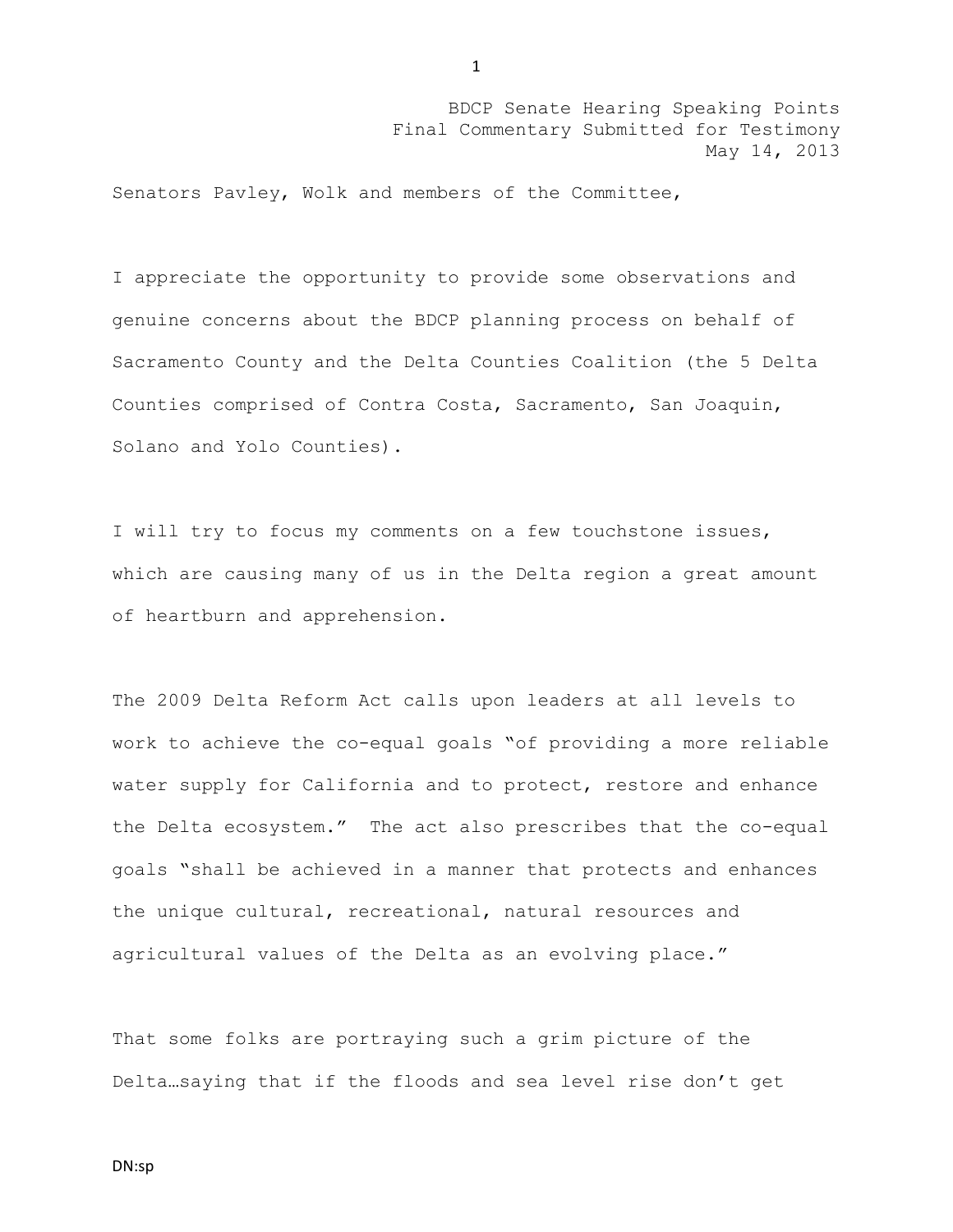you…the earthquakes will…exploits our "implied" demise to benefit the advancement of the BDCP. This is not only objectionable but inaccurate.

We recognize that the Delta region is key to addressing the coequal goals, but believe it is absolutely imperative for others to have a clear understanding of what's at stake for those who live, work and enjoy the Delta. To us, the Delta is a place of majesty and wonder, comprised of some of the most fertile soil in the world, set amongst a fragile and uniquely special ecosystem…an environmental treasure in need of care and nurturing…a place with a rich history and tremendous cultural diversity…a place where people make their homes, raise their families, and grow food and crops which help sustain a regional economy and contribute to our state, national and global economies…it is a popular recreational destination dependent upon a healthy and fresh water supply and on the 1100 miles of levees which protect it…it is a place worth saving and protecting **now** and **for** generations to come.

For these and many other reasons, the suggestion of building massive water conveyance facilities, ironically detailed in the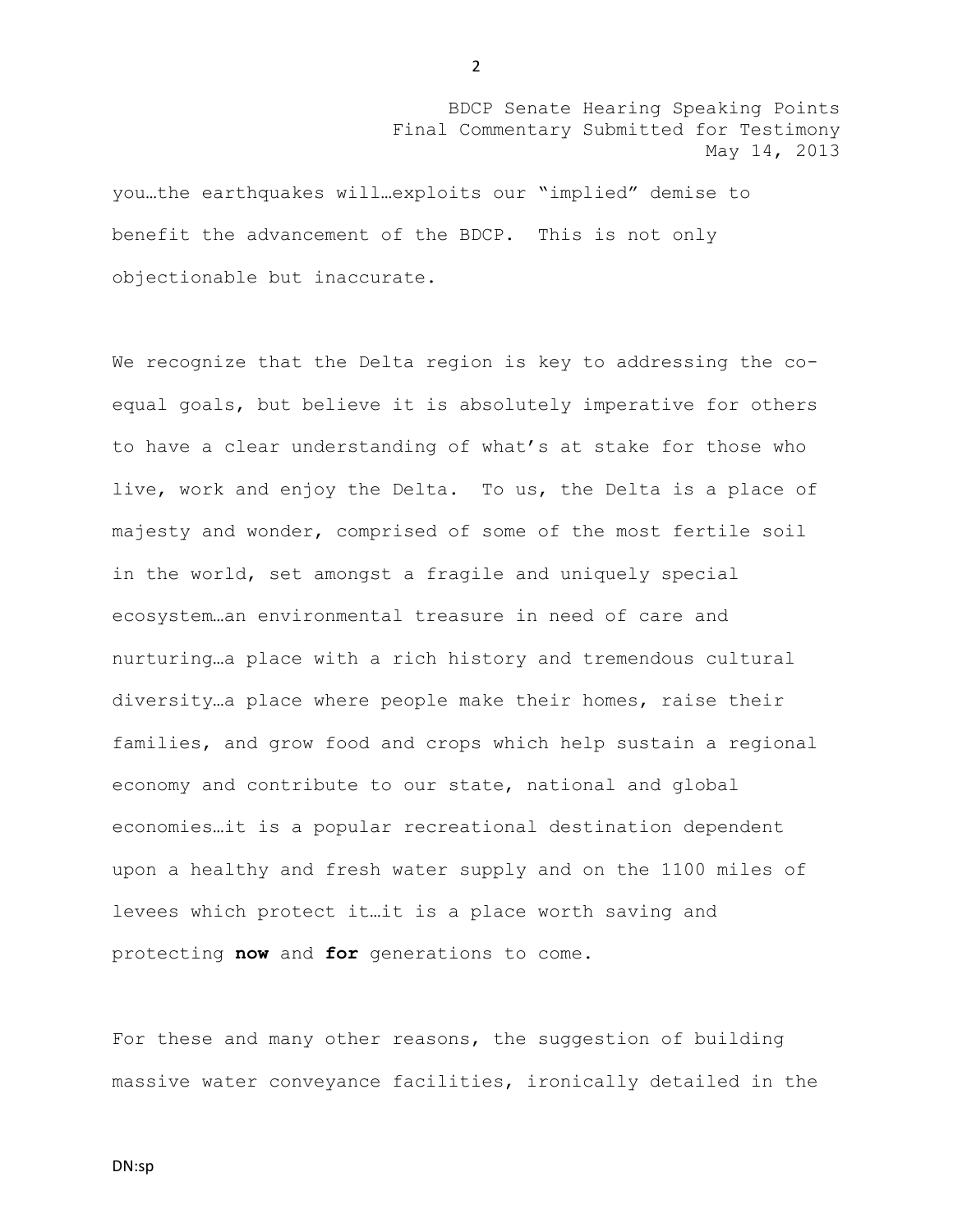BDCP as Conservation Measure #1, without the impacts being fully known and addressed is, in our view, unacceptable. Figuring out the details such as operational impacts, and how much water is really available to export, are not things to be figured out later. Neither is ignoring science… nor is leaving out those whose communities would be most affected. Finally, we strongly disagree with statements that the "Delta cannot be saved," whether in the context of BDCP or otherwise.

I would like to call your attention to an April 28, 2013, Sacramento Bee article which was distributed to the members and which vividly describes some of the BDCP impacts on local residents and farmers in the North Delta. The exhibit showing the overlay of facilities on this portion of the Delta give you some sense of the magnitude of the project impacts.

Imagine this…from Freeport to Walnut Grove, a beautiful and tranquil 10-mile stretch along the east side of the Sacramento River…but under the "preferred project" would become "ground zero" for accommodating…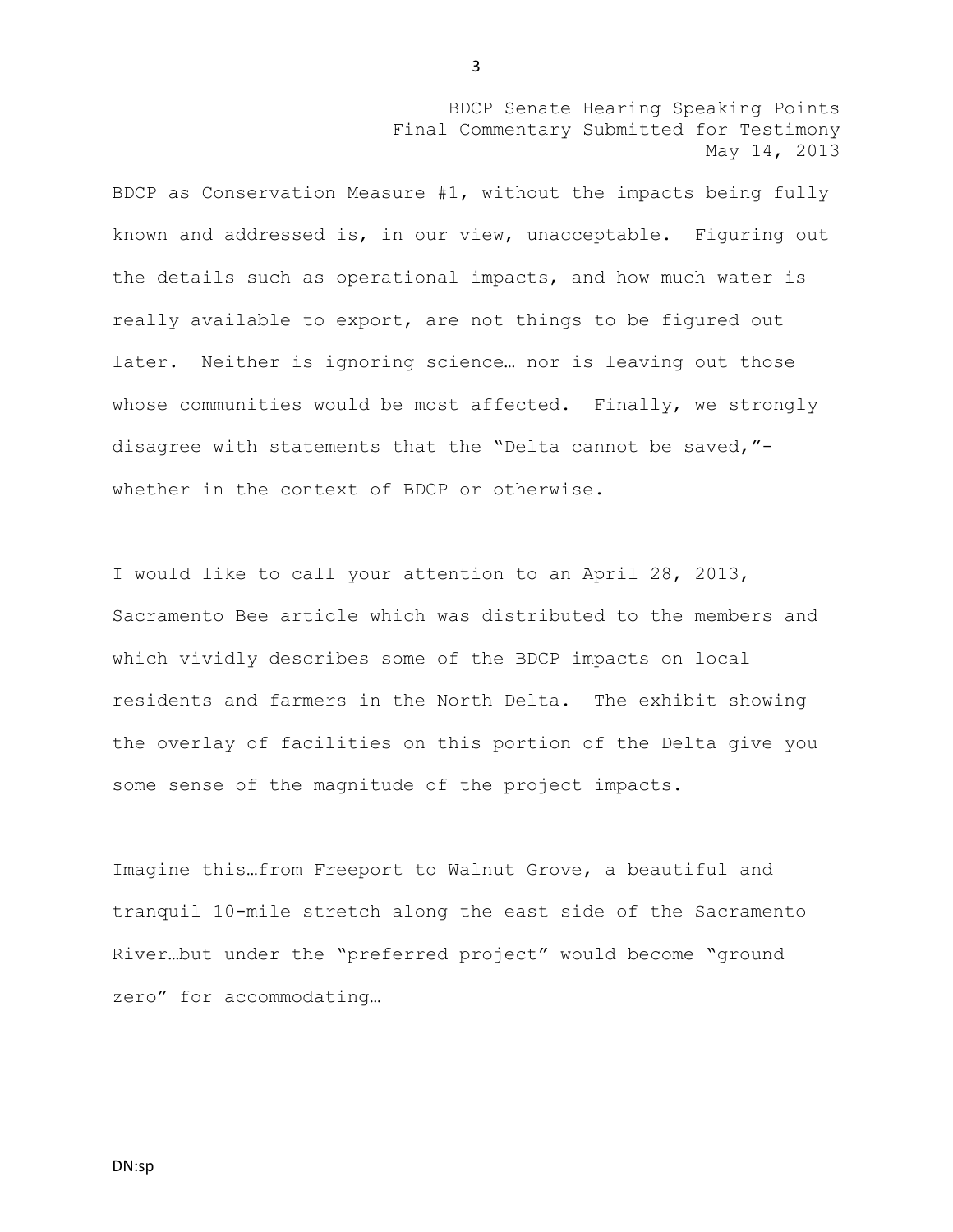- Twin 40' tunnels, beginning at a proposed 1000 acre reservoir just south of Hood, running 35 miles to a forebay near Clifton Court in the South Delta
- Three giant pumping plants encompassing as much as 60 acres each, including six story structures, with the ability to pull up to a combined 9000 cubic feet per second of water from the river
- A landscape transformed from historic river towns, family farms, and an agricultural quilt of orchards, vineyards and row crops…to an "industrial complex" littered with 1600 acres of muck ponds, borrow pits and a web of power lines and realigned roadways.

And all this is proposed to be accomplished at a cost of billions of dollars over an estimated 9-10 years of neverceasing construction activity, "24 hours a day, 7 days a week." When considering all the infrastructure needed to support this large-scale conveyance facility, as much as 18,000 acres in the Delta could be permanently removed from agricultural production.

But that's only the beginning, as part of the BDCP Habitat & Restoration Project, some 145,000 acres of additional land in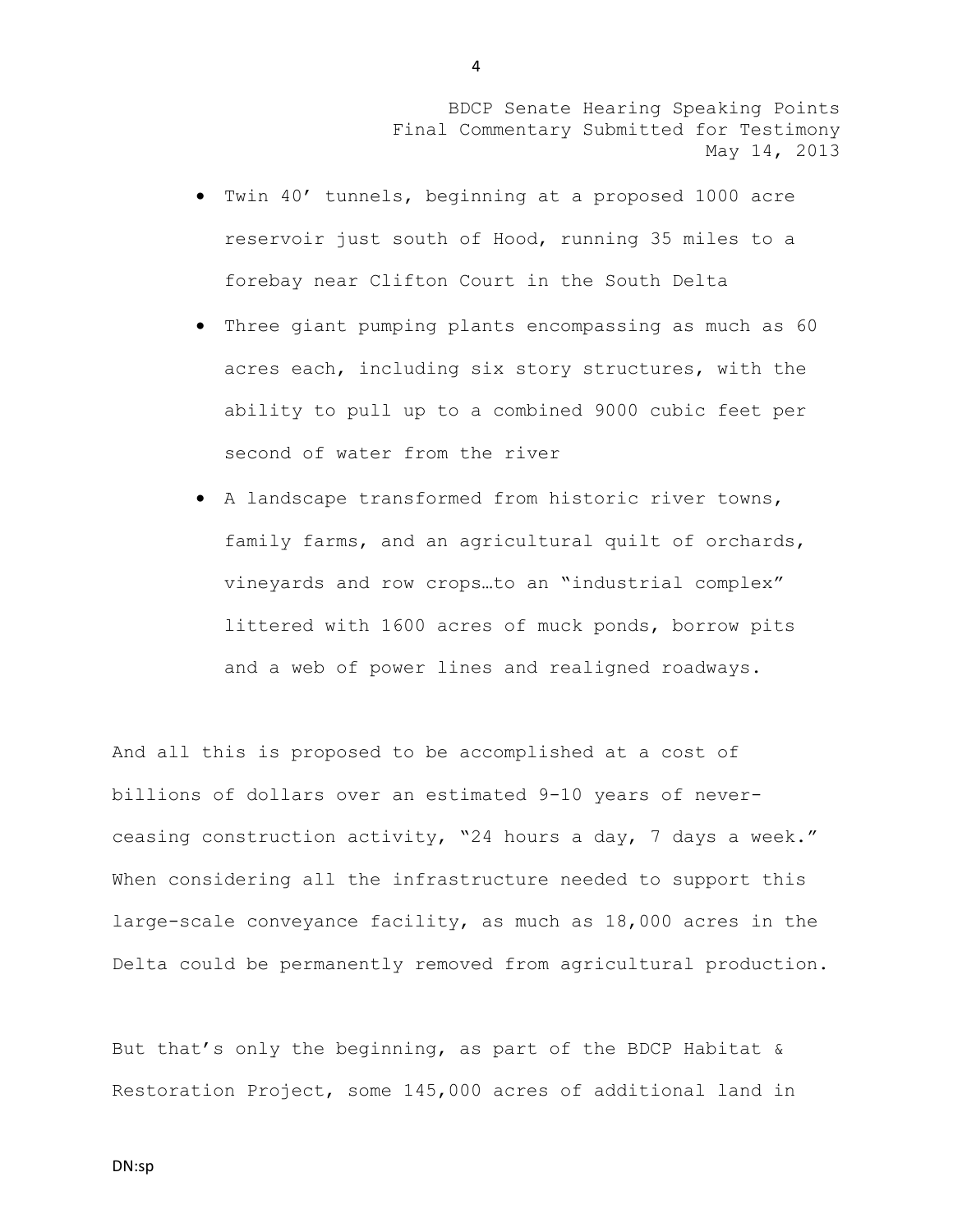the Delta Counties would be impacted, much of it prime farmland; up to 65,000 acres would be devoted to tidal habitat and thousands of other acres would be dedicated to other habitat types.

On the issue of governance and local participation, We want to express grave concerns regarding the project construction discussions between DWR and the water contractors, revealed in the April 22, 2013, Sacramento Bee article with the assertion of potentially "having positive outcomes." With all due respect, having the water contractors/exporters in charge of building this unwanted, massive project in our communities only adds insult to injury. Further, in proceeding without the involvement of the "very people who are at the center of the storm," while relegating local governments and Delta communities to the sidelines is disturbing to say the least.

I want to acknowledge that Dr. Meral and folks on the Federal side have met with DCC representatives and other northern California interests several times…however, and unless those representing the Delta in the room are part of the decisionmaking process, the meetings become somewhat meaningless.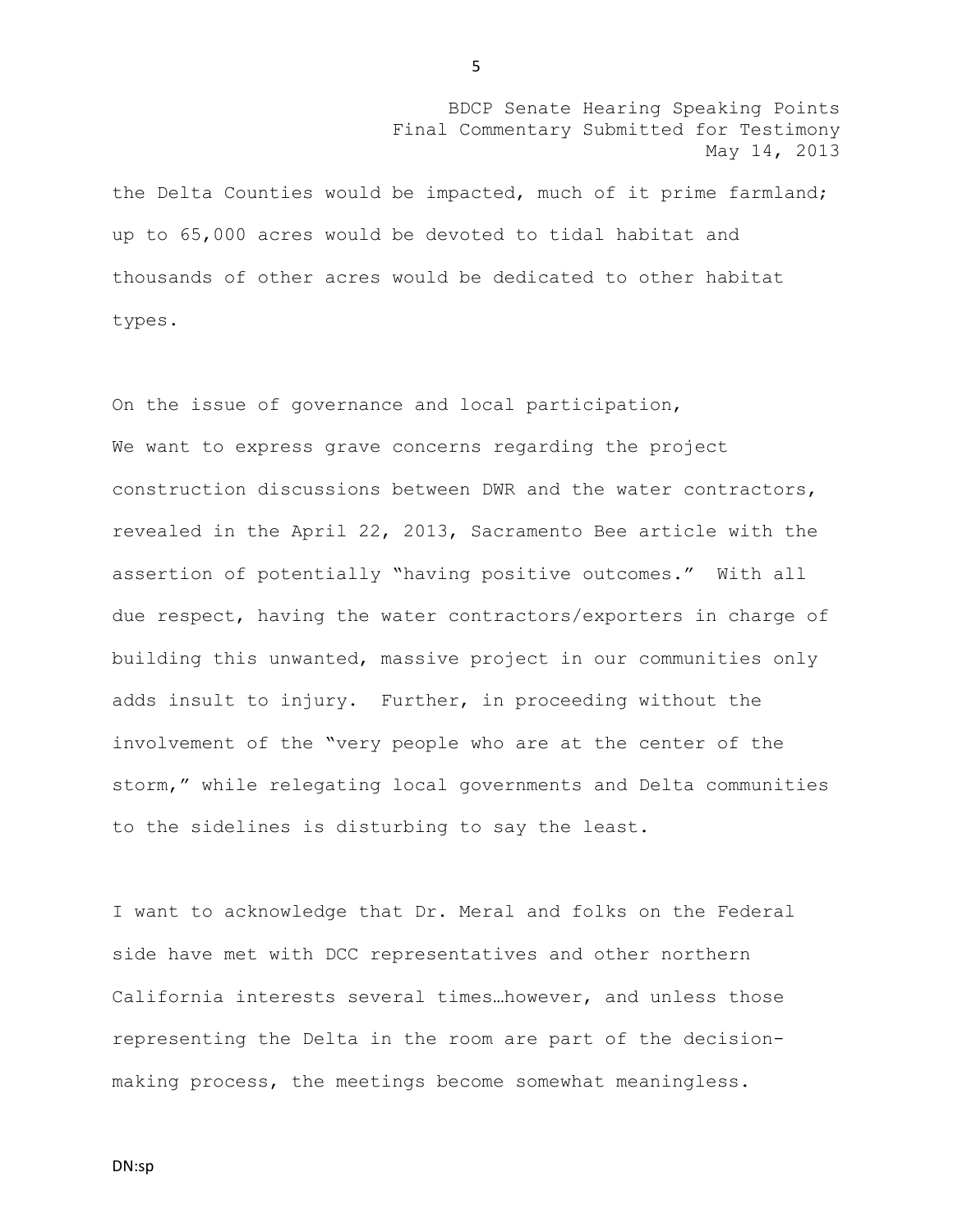Having participated in a number of these meetings over the past three+ years, it unfortunately seems more like a "check the box" exercise than a meaningful engagement on substantive issues.

The DCC has long advocated for full, fair, and effective participation of Delta Counties in the BDCP development and implementation process, this includes decision-making roles and voting membership on the governance body developing and approving the BDCP…not just a token role as a member of an "advisory" Stakeholder Council as described in Chapter 7 of the BDCP draft.

The suggestion by BDCP proponents that building a massive water transfer facility, without the impacts being fully known and addressed, hoping to figure out the details later, is truly unacceptable.

Enforceable assurances and protections, such as those proposed in Senator Wolk's SB200 in 2011, would significantly help in addressing both the project related concerns and more overarching issues pertaining to water rights, costs and other BDCP associated impacts.

DN:sp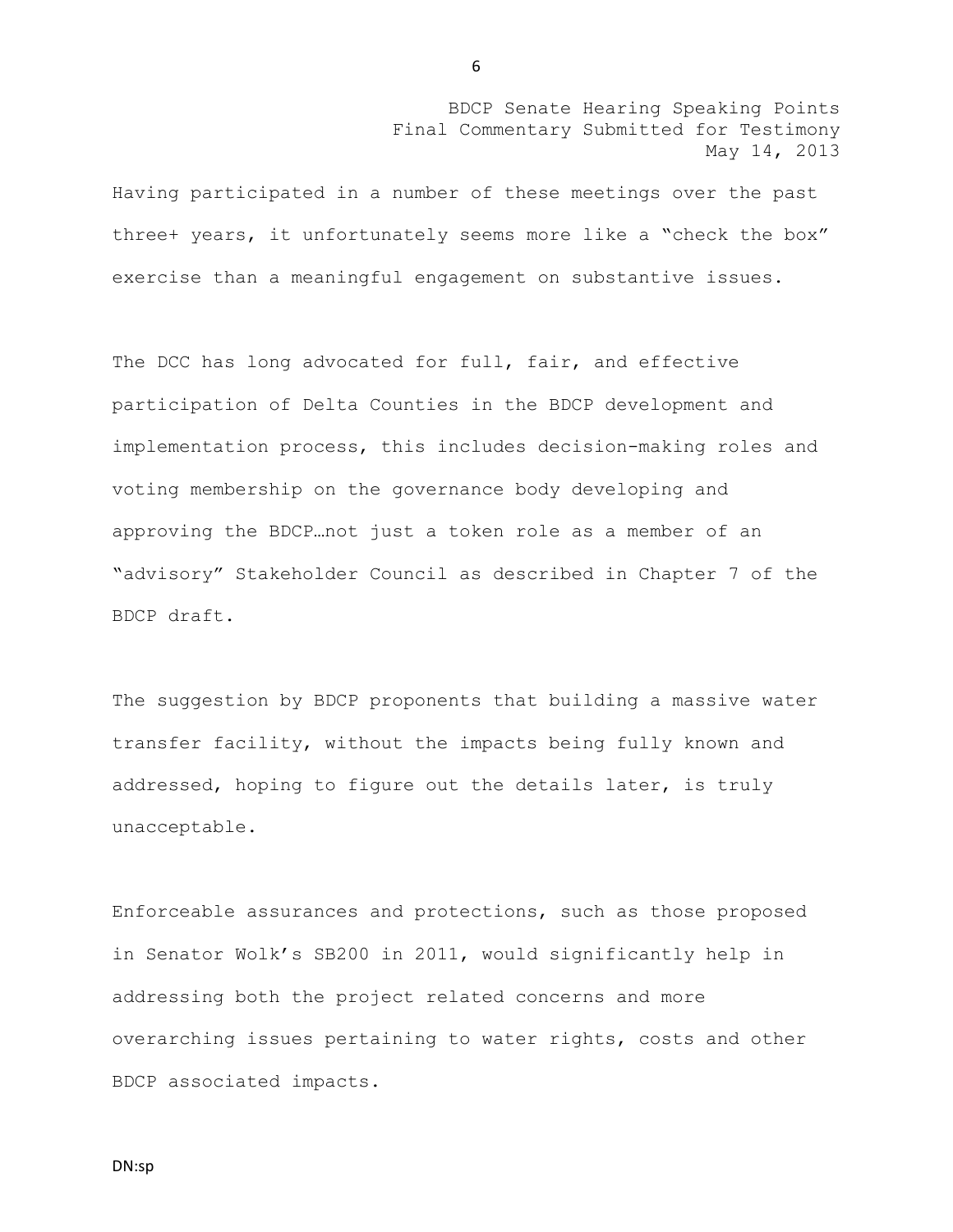We believe any proposed solution, BDCP or otherwise, must be comprehensive …and…that the solution protect Delta communities, the local and regional economies, existing water rights and important habitat.

I want to echo Congresswoman Matsui's comments from the April 30, 2013, hearing before this committee when she stated… "Moving forward we have a real opportunity to get this right. Unfortunately, the current plan falls significantly short." In my view, we owe it to the people of the Delta Region, and of California, and to the generations who will follow us, to get this right.

Finally, please make no mistake, the Delta is worth protecting and saving. That is what the BDCP should be about-meeting the co-equal goals and preserving and enhancing the Delta. The Delta Counties remain ready and willing to work with those who will take our concerns seriously and are prepared to work with others who want to "get this right", for all of California without sacrificing one region of the state for the benefit of another.